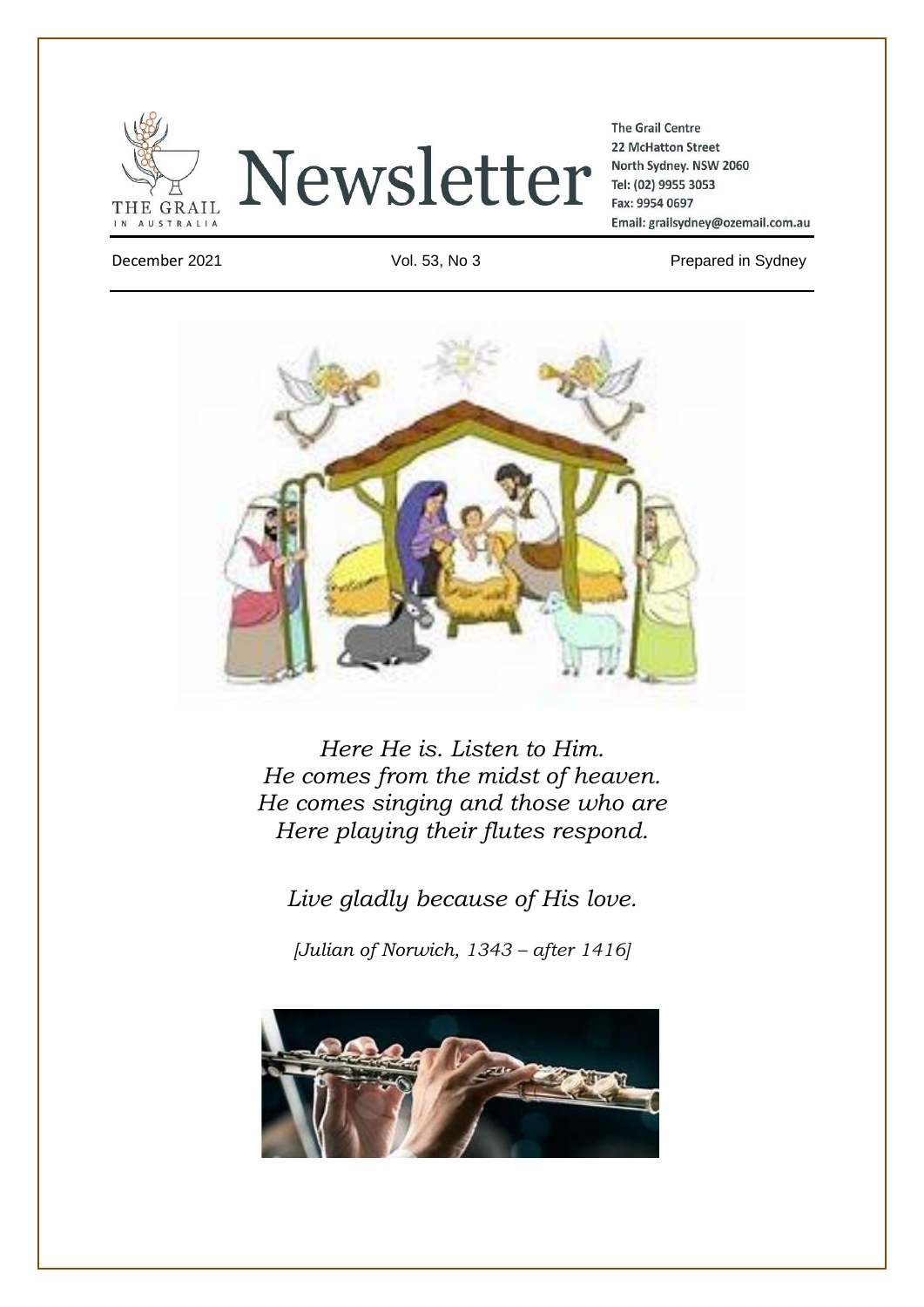# **CONTENTS**

| News from here and there | $3-9$ |
|--------------------------|-------|
| Melbourne                | 3     |
| Sydney                   | 3     |
| In memory DENISE O'HARA  | 5     |
| <b>Brisbane</b>          | 6     |
| To JOANNA (EILEEN) WAITE | 8     |

# **PUBLICATIONS**

*A Personal Journal* - \$10 per copy

When you buy one, you gift one to a prisoner in a Correctional Centre Contact [grailjournal@ozemail.com.au](mailto:grailjournal@ozemail.com.au)

### *Global Justice Overcoming Poverty Bulletin*

4 pages of short up-to-date reports and articles. Free by email. Available by post Contact [info@grailaustrtalia.org.au](mailto:info@grailaustrtalia.org.au)

#### *Pacific Outlook*

4 pages on economic, social and environmental issues of the small island nations of the Pacific Free by email. Available by post. Contact [info@grailaustrtalia.org.au](mailto:info@grailaustrtalia.org.au)

# **ADDRESSES**

The Grail Centre **Andrea** Venier 22 McHatton Street 2/25 McBean Street Tel: 02 9955-3053 Tel: 03 9548-9432 [info@grailaustrtalia.org.au](mailto:info@grailaustrtalia.org.au) [avenier@bigpond.com](mailto:avenier@bigpond.com)

14 Carawatha Avenue 48 Falcon Crescent Ferny Hills. QLD 4055 Condon. QLD 4815 (Brisbane) (Townsville) Tel: 07 3351-5390 Tel' 0438581 515

North Sydney. NSW 2060. Clayton. VIC 3168. (Melbourne)

Jill Herbert Consolata (Consy) Sakaria [vidler\\_herbert@aapt.ne](mailto:vidler_herbert@aapt.ne) [consysakaria@qpasit.or.au](mailto:consysakaria@qpasit.or.au) or Sheila Hawthorn at Sydney address

> Website: [www.grailaustralia.org.au](http://www.grailaustralia.org.au/) Facebook: [www.facebook.com/GrailAustralia/](http://www.facebook.com/GrailAustralia/)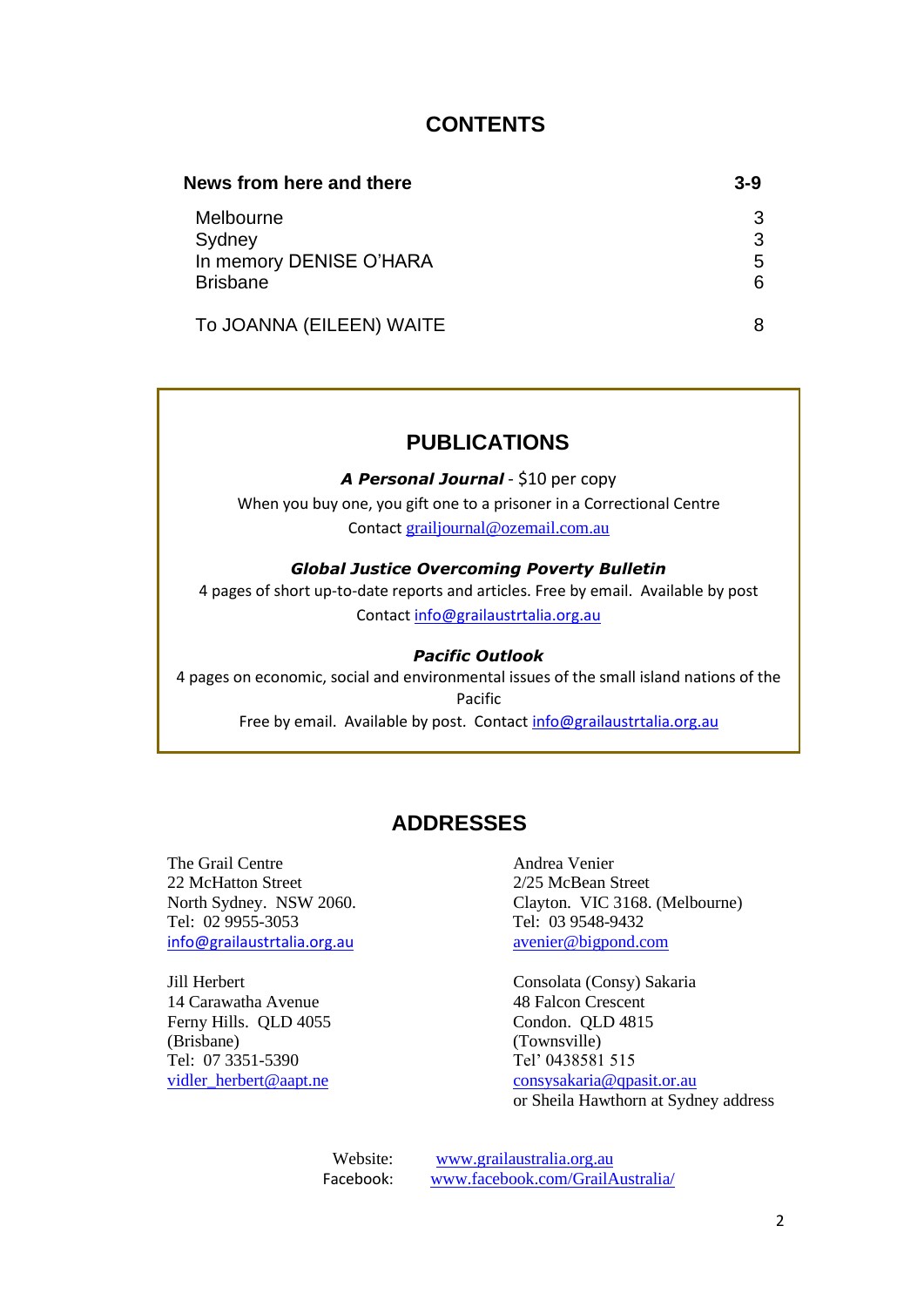# **NEWS FROM HERE AND THERE**

## **Melbourne**

Recent months have indeed been an emotional time as we celebrated the Grail centenary of the International Grail and both rejoiced in the life of our dear Joanna Waite and mourned her death. A celebration of Joanna's life is included in this **Newsletter** 

With much joy and excitement our 100 years celebration was held vis Zoom on October 31st. Consequently, many of our sisters across the globe were able to witness and participate in this occasion of blessing conveyed in Spanish, Portuguese and English. Although it is a challenge when me meet in virtual space and with time constraints, this celebration was inspiring and jubilant. A diversity of voices dynamically created meaningful ritual. Music, symbols, and imagery generated prayerful connection with the breaking of bread as a sign of our unity. And Joanna Waite was with us in her video- recorded message to celebrate this momentous event of The Grail. We were thrilled to see her!

Our International General Assembly (IGA) then officially commenced. It has been an open meeting for observers as well as for International Council (IC) members, delegates, network co-ordinators and work teams- an opportunity which has afforded many Grail members an insight into Grail life internationally. Carol farmer, as our IC representative, has been busily involved in all aspects of this extensive IGA process which culminated in a final voting session on December  $11<sup>th</sup>$ .

After a week of wild weather, we were blessed with a perfect spring day for our centenary picnic, held on the actual All Saints feast day, Monday 1st November. Just out of lockdown and still with restrictions in place, we celebrated with a smaller group in the open air *outside* Maranoa gardens in North Balwyn - the actual gardens were closed due to storm damage! We used a combination Dutch/Australian theme with orange colours (in honour of our founding Dutch women) amid the native flora. It was wonderful to share a repast and a reflection and be able to toast all Grail women and friends across the generations. The Melbourne women present also sent cards to all Australian members in gratitude for the life of the Grail in our country.

Within days of the centenary, Joanna was farewelling her closest friends and her grand-nephew James, who managed to fly from Sydney to spend the weekend with her. The next night, Joanna peacefully left this world.

We are blessed to have known Joanna and experienced her loving presence. The wonders of modern technology allowed her family and friends around the world to be 'present' at her Requiem and burial. Messages from overseas attest to her kindliness, spirit of joy and faithfulness. (The eulogy spoken at her Requiem can be read on p. 8 )

With peace and blessings for the Christmas season. May Joanna's fortitude and sense of wonder inspire us in these uncertain times! May we all rejoice in the opportunity to be with loved ones this year.

*Andrea Venier and Carol Farmer*

## **Sydney**

All year our Regional Grail group has met via Zoom on the second Saturday of the month for prayer and planning. In Noy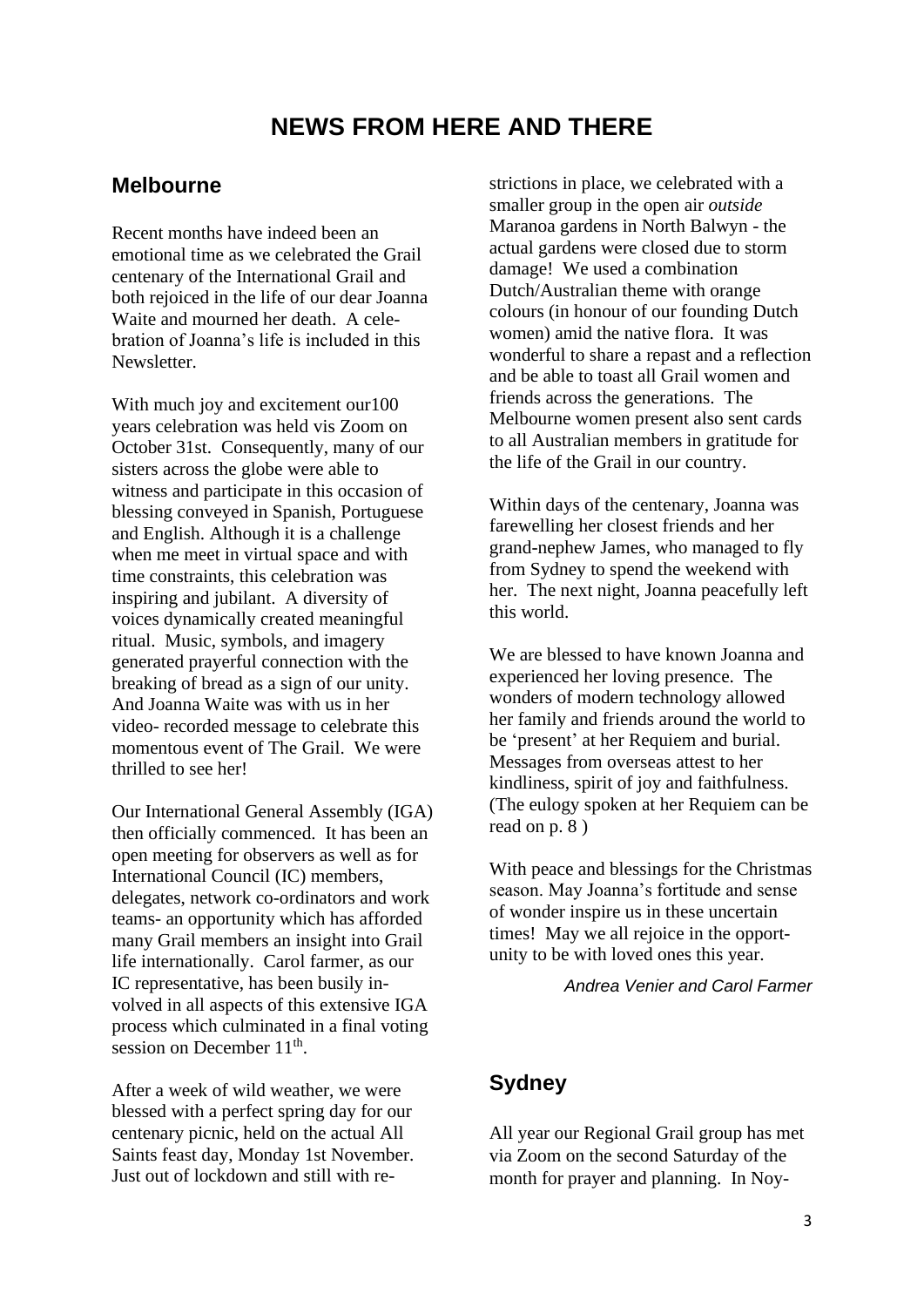ember and December, some of the COVID-19 restrictions lifted and movement and gathering became freer. It was a delight to be able to be together with friends in the meeting room in 'Avila' for our annual Advent reflections, about which Ruth Crowe writes below. We were also able to celebrate the International Grail's centenary with a festive meal.

Now, however, the fourth variant of the virus, spreading quickly, is already bringing restraints once more. Will 2022 be a kinder year, I wonder? With our wishes to all for a Christmas and New Year full of blessing,

*Alison Healey*



#### *Ruth writes:*

We came together at 'Avila' for two evenings of reflection during Advent. Recalling that, soon after his birth, Jesus became a refugee as his parents fled with him into Egypt, we chose to focus on what is happening for refugees and asylum seekers in Australia.

On the first night we listened to the words Simeon spoke to Mary after the birth of Jesus telling her a sword would pierce her heart… and we listened to the story of Omid Masmouli, an Iranian refugee who set himself alight on Nauru in 2016 in despair as a result of seeing no action on his resettlement in Australia. His mother told Australians that the name Omid means 'Hope' but he had found none in

Australia. We heard of Veronica's struggle to settle in our country on a bridging visa and her difficulties as she tries to work to put food on the table for herself and her 3-year-old daughter, Happiness.

And we understood that, so many mothers and fathers of refugees and asylum seekers have their souls pierced as Mary's was as she watched Jesus live out his life and death. We laid a rose on the advent wreath as we remembered their sorrow and grief.

In the second week we heard from two amazing women who spend much of their lives advocating for and supporting refugees and asylum seekers. Nasiba Akram Haidari is founder of *Project Humanity Australia* and Angela Fredericks from Biloela, Queensland, advocate for the Murugappan family from Sri Lanka and member of *Hometobilo*, joined us from her home via zoom. The lives of both these women have been one huge 'YES' as they work to bring love and hope into the lives of refugees from Sri Lanka, Afghanistan and several other countries.

We listened to the words of Pope Francis. Challenging us to remember, 'You shall treat the stranger who sojourns with you as the native among you, and you shall love him/her as yourself' (Leviticus 19:34), he proposes that our shared response to refugees and asylum seekers can be 'articulated in four responses : to welcome, to protect, to promote, to integrate' .

We lit candles--- in hope, in defiance, in lament, in prayer, in love, as we prayed:

*for all those people in the world who struggle to find a place they can call home, for all those who take desperate measures to find safety, for the laments deep in our hearts that we cannot even find words for,.* and more… *We are bonded in spirit with everyone who has walked this land, and every other land,*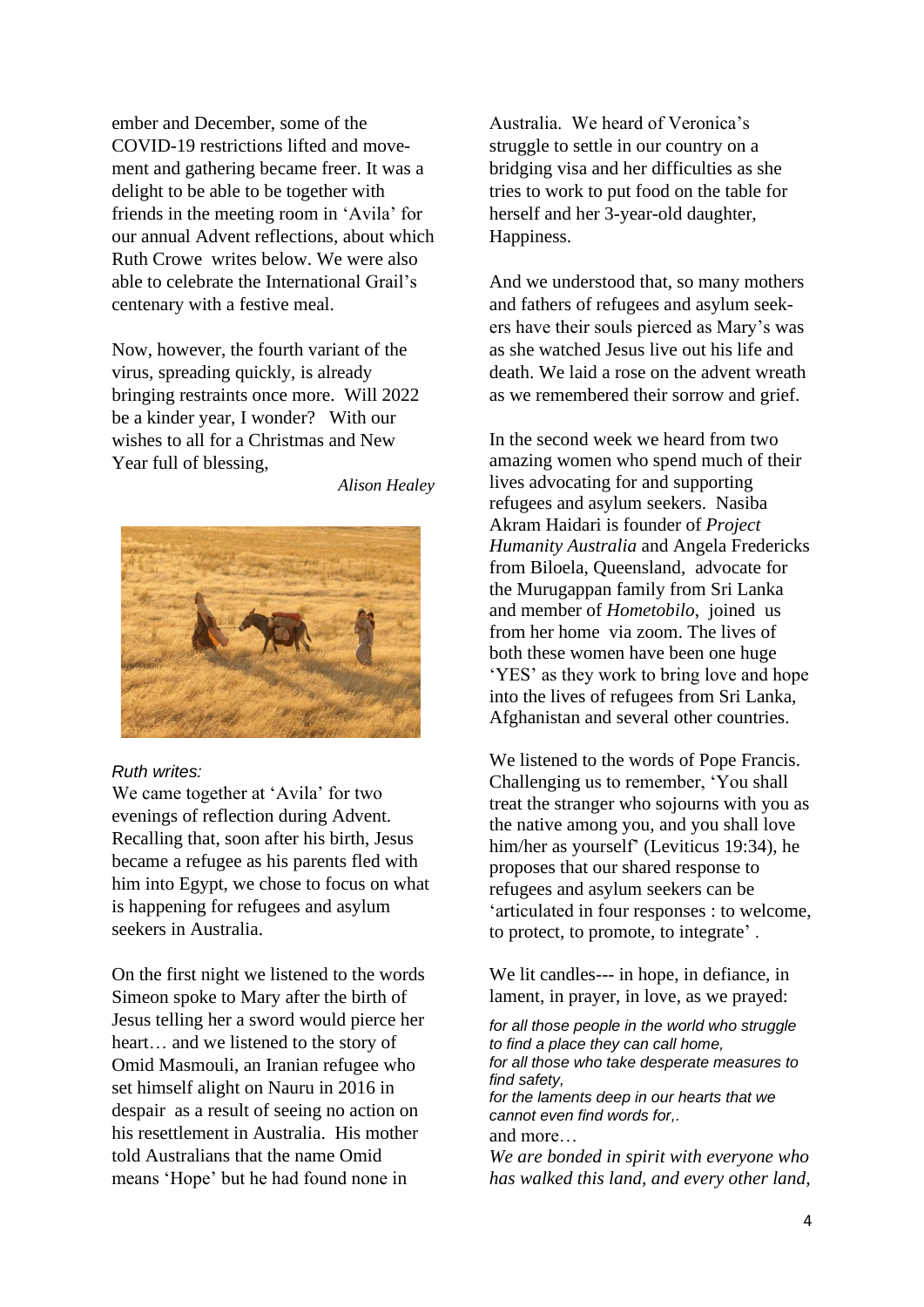*this day and across the centuries. All are part of the same great wholeness. Some of us are settled, others looking for shelter, all of us journeying towards a universal truth that heals and connects. Give us grace to see our own need for refuge so that we may extend a warm greeting to those we meet on the path.*

Finally, we offered one another a Sign of Peace, as we recognised the need for our Federal Government and all Australians to open their hearts in care for refugees and asylum seekers.

*(For the Planning Team - Terese Sheridan, Kay Hunt, Nour Barcha, Margaret Hetherton)*



### DENISE O'HARA,

Born in Brisbane 5<sup>th</sup> March, 1931, died in Sydney and entered into new life, 18th December 2020

In 1957 at the age of 26, Denise decided to participate in a 3-month residential Christian development program for young women in 'Tay Creggan', the Grail Centre in Melbourne. She had graduated from the University of Queensland and was a secondary school teacher of French. She got a job at Collingwood Boys' High while in Melbourne, which, I imagine, tested her daily. The Grail became part of her life from that time. Denise continued in her teaching profession in Sydney, her last appointment being as a member of the Executive of the Open High School providing distance education to students living in remote areas of New South Wales. There, incidentally, she and Sonia Mrva became working colleagues in the Language Department where Sonia taught Spanish.

Denise's qualities of generous constancy and thoughtful analysis recommended her to Grail members when they sought reliable representation. Over the years, she was:

- NSW delegate to the National Council and member of the Finance Team;
- **EXECUTE:** member of the National Leadership Team;<br>**EXECUTE:** Australian delegate to the International Ger
- Australian delegate to the International General Assembly, 1993
- twice member of an Election Committee administering national and international elections;
- member of the first Archives Working Group.

Denise was an avid reader and would often table and recommend an article or excerpt at our regional group meetings. Her precision made her the perfect proof reader and she performed this task innumerable times as newsletters, bulletins, letters and flyers required her overview. Memorably for me, she and Shirley Collins offered to poofread my doctoral thesis – what greater evidence is there of loyal friendship!

Dear Denise died peacefully in sleep in her apartment. We farewelled her and gave thanks for her life of faithful commitment in a Eucharist in Francis Xavier's church, Lavender Bay, on 14th January 2021, after which she was buried in Brisbane where other family members lie.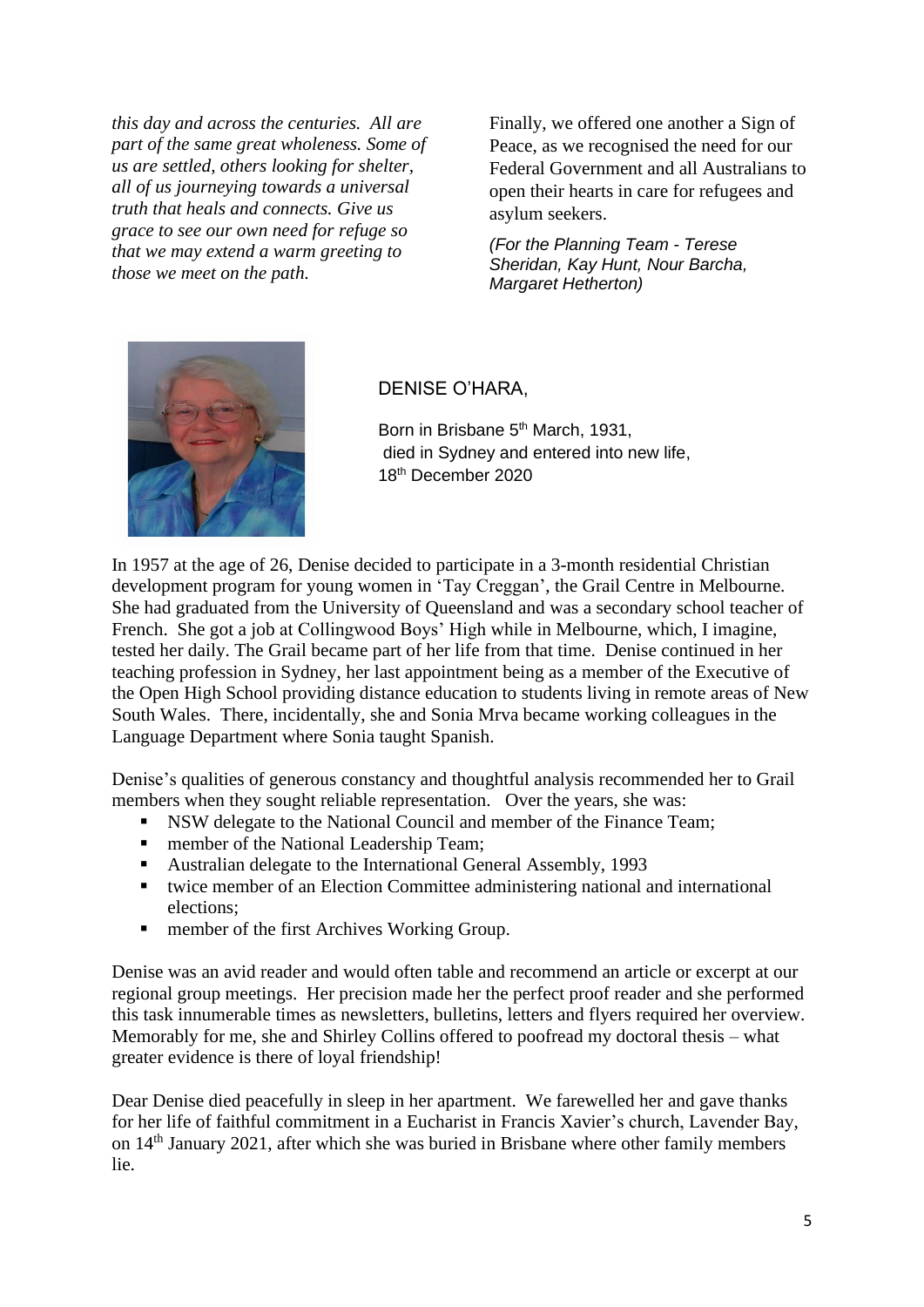A favourite and frequent prayer of Denise's was one of Terresa of Avila's:

May I be at peace. May my heart remain open. May I be aware of my true nature. May I be healed. May I be a source of healing to others. May I dwell in the breath of God.

*Alison Healey*

### **Brisbane**

This is the fourth year that we have had an **annual retreat** at the TocH house at Bongaree on Bribie Island. We were there over the weekend of October 30 – November 1. The house is spacious, is only a block from the beach and has meeting areas and a large garden. We welcomed several friends and friends of friends who joined us; and some members of the local parish came during the day. Kevin Treston and Janet Galos were our two guest presenters.

Kevin's talk, based on his book, *Sayings for the Soul*, was about meditating with mantras and sacred sayings. 'Now I have put my words in your mouth', (Jeremiah 1:9). Hearing about traditions of prayer in different religions was both interesting and worthwhile.

Janet gave two sessions. The first discussed the importance of the culture in which Celtic Christianity emerged with a particular examination of the prayer, the *Breastplate of St Patrick.* In the second session, we considered some important qualities of monastic spiritualty from the late  $5<sup>th</sup>$  to  $8<sup>th</sup>$  Centuries. This spirituality can inspire us today. Janet's sessions were illustrated with many pictures of locations of monasteries, burial sites and historic churches in Ireland and Scotland. She had

us all thinking that our next retreat should be a pilgrimage to Ireland led by Janet!

On Saturday afternoon we had a practical session with Helen Jeffcoat learning how to make wax fabric wraps. These can be used, and re-used, to wrap food instead of plastic. Beeswax is easily available; in addition, you need a square of 100% cotton fabric, baking paper and an iron. If everyone does a few small things to reduce waste it will make a big difference. That night we joined the 'Big Grail meeting'. The house didn't have wifi so we used our phones. As a result it seemed a bit 'little'. But the reality of us all meeting at the same time across many locations, with many contributing, was warming and uniting.

Sunday was All Saints Day and the centenary of the Grail's Foundation Day and we remembered our Grail sisters who have gone before us. Jill Herbert had prepared a liturgy which we enacted in the garden. It began with Joyce Johnson Rouse' song, *Standing on the Shoulders*.

*I am standing on the shoulders of the one who came before me. I am stronger for their courage, I am wiser for their words. I am lifted by their longing for a fair and brighter future.*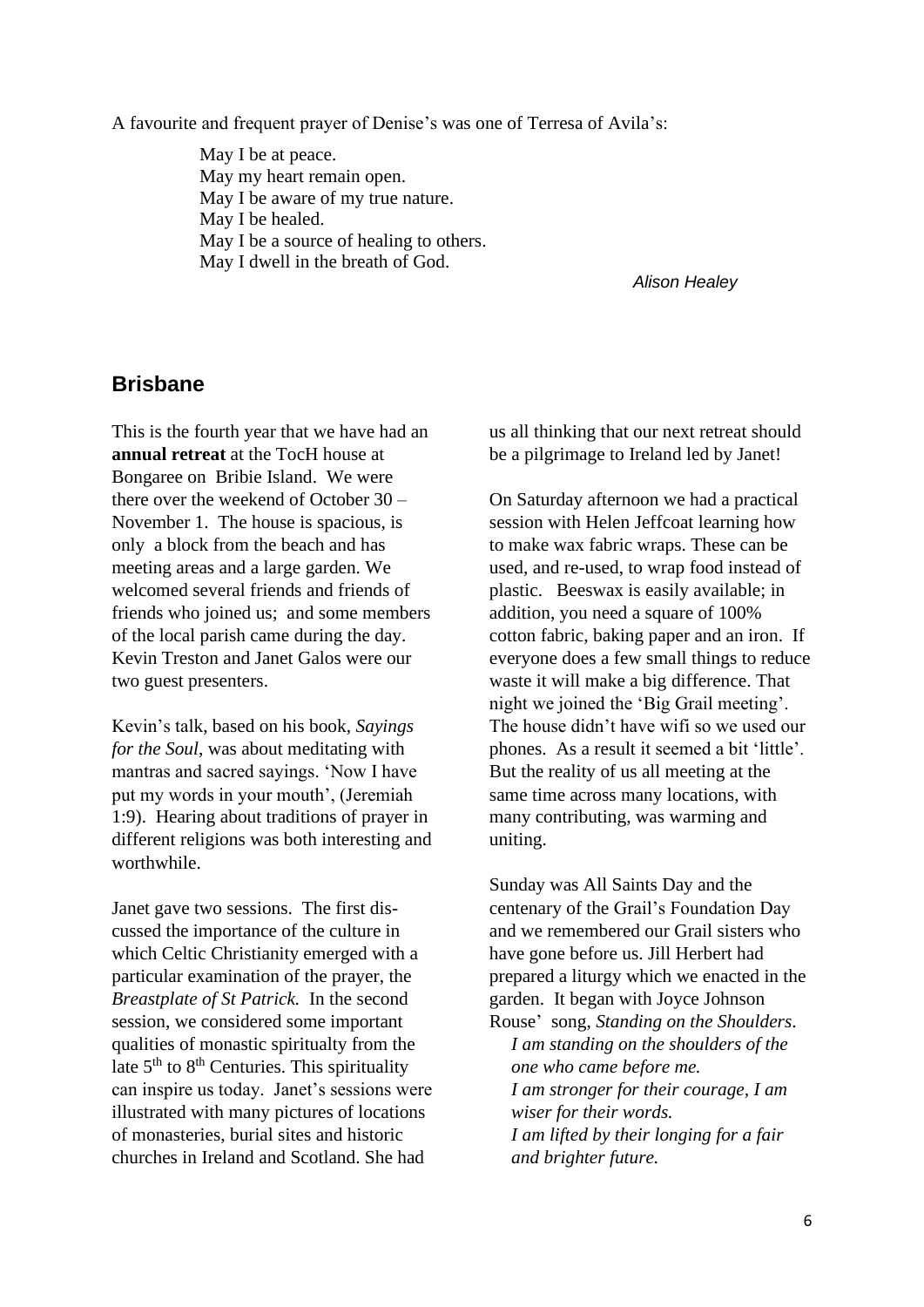### *I am grateful for their visions, for their toiling on this earth.*

We are a small group with many personal challenges. Who knows what next year will hold, but we will work together with the Grail vision in our hearts.

Judy Brown recently took the opportunity of **a visit to far North Queensland** for a family function to contact nearby Grail women there and also promote the third edition of the Grail's Personal Journal for prisoners. She flew direct to Cairns and then made her way more slowly back south.

For the first time, 1000 copies of the Journal are being given freely to prisoners in Queensland correctional centres through Judy Norris, who has oversight of the prison ministry of the Catholic Church in Queensland. Judy Brown has accepted responsibility for selling a matching 1,000 to fund those gifts For sales and orders, please contact Judy (0407 580 174) or Elizabeth Lancaster (0407 738 582).

In both Cairns and Townsville Judy introduced the Journal to Prison Chaplaincy coordinators, giving them a sample copy, as well as a Grail brochure. Rev. Karen Allen of the Anglican church in Atherton is keen to access the journals. All those Judy met with gave their support to the Journal project and bought or ordered copies, including the Coordinator of the Townsville House of Prayer.

Judy and her niece had a delightful lunch at Roberta and Paul Michna's incredible rain forest hide-away. We have just heard that Roberta's mother in Gympie who has been very ill has died. We send our deepest sympathy to Roberta and the family.

Margaret Tranter was also at the lunch, come from her home on the Atherton Tableland. Margaret had exciting news that, earlier in the year, the Street Naming Authority in Canberra asked permission to name a street after her parents, Henry and Elaine Tranter, to honour their contribution to the community and agriculture, especially on the Atherton Tableland. Grail women who worked in St Raphael's College, Townsville, and appreciated greatly the Tranters' unfailing hospitality, are delighted at this memorial of them. Margaret's daughter and young family, including a very young baby, are currently staying with her in Milla Milla, so life is very full for them both.

In Townsville, Judy, Helen Morlin and Consy Sakaria 'had a cuppa' at the House of Prayer. Both women are really busy, with family needs very much to the fore. Judy later met also with Joan Neal, who lived in the first Grail house in Townsville for university undergraduates.

#### **From our families**

Reto Jenatsch, Maggie's husband, will shortly retire from his position at St William's Parish. We wish him health and happiness.

Josephine Vidler, Jill and Pat's daughter, was admitted as a lawyer this week. It was Jill's god-daughter, Nicole Cullen, who moved Josephine's acceptance. Our congratulations and best wishes to Jo for whom this was the culmination of 6-7 years of tertiary study and training.

Ailsa Paterson, Helen Jeffcoat's daughter, will move to Mackay next year. to teach in MacKillop Primary School at Andergrove.

*Helen Jeffcoat, Judy Brown, Ann Aboud*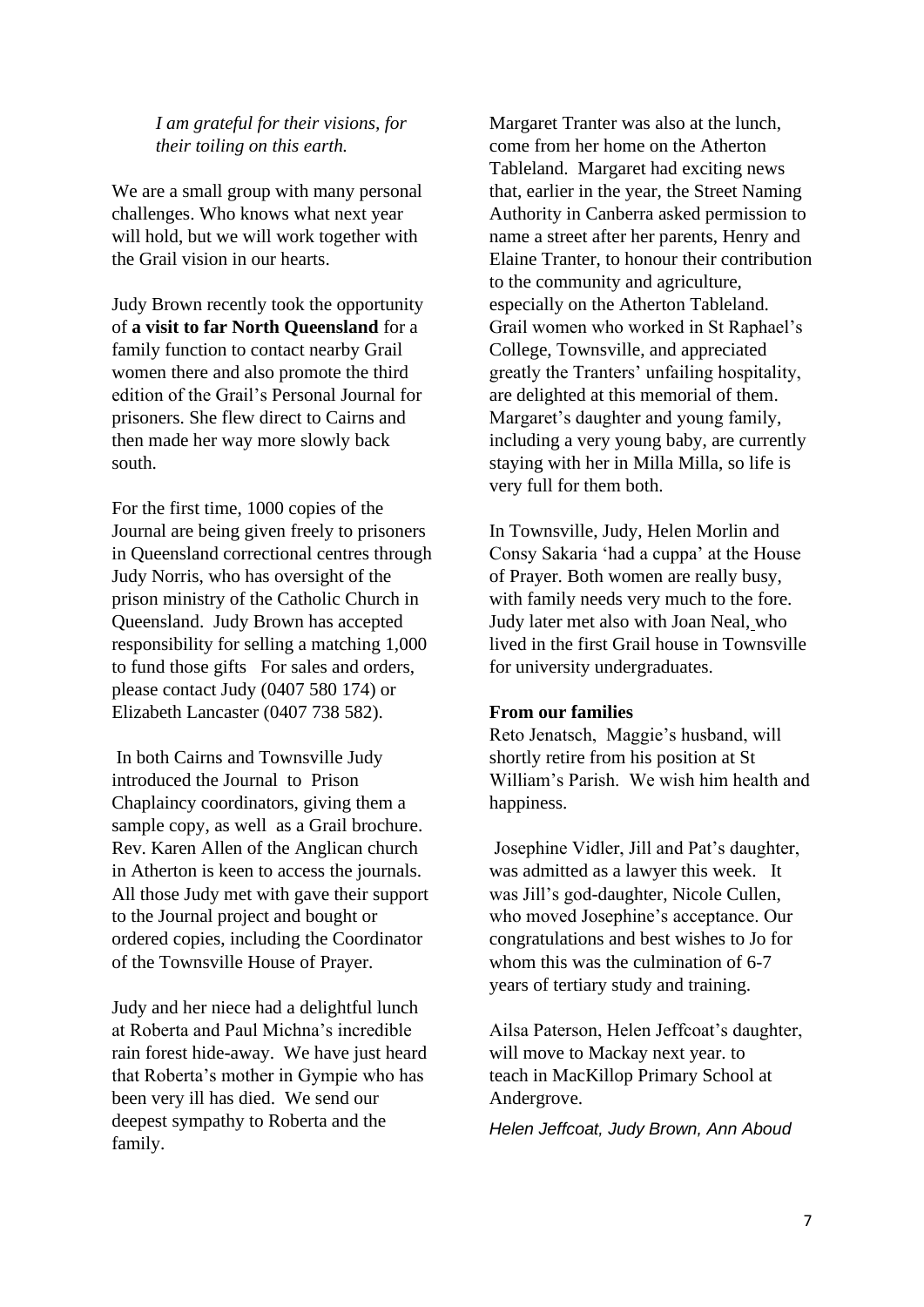## TO JOANNA (EILEEN) WAITE (born in London 12th July, 1921; died in Melbourne to a new life 9 November, 2021)



*God of all goodness, grant unto us to desire ardently, to seek wisely, to know surely and to accomplish faithfully Your holy will.*

Julian of Norwich

It is clear that Joanna had the passion and idealism of youth and a searching to be part of something that was both life-affirming and faith-centred. She met the five Dutch Grail women who arrived in Sydney in 1936 when she was 15 years old, not many years after her own family had emigrated from London. Joanna was attracted to what she found in the Grail - using her words, 'the aliveness of their faith, the centrality of the liturgy, the spirit of Christian joy and sacrifice' and she found 'a revolutionary quality in the Grail'. It was 'a pioneer in the youth movement' and 'brought people together in a variety of cultural expressions of a Christian humanism that encompassed personal prayer, liturgy, ecumenism, the arts – music, literature, drama,dance and crafts - continuing adult education and personal growth' In 1939, variously learning from Judith Bowman, Frances van der Schott and Brigid Huizinga, Joanna began a preparation for making a life-time dedication in the Grail in 1942,*this* year celebrating her 79th year in our lay women's movement. Times change and the Spirit is moving through time and change and for this Joanna has always thanked God.

Joanna's life of dedication, coupled with her personal qualities, led to fruitful experiences for her and for those she met. Joannawas patient and calming, yet energetic and determined. She was open and attentive to others' needs; had a welcoming manner and made people feel valued**.** Many of us know and appreciate that attentiveness: her grip of the hand, her direct look in the eye, and her 'Now, how are you, dear?' leading to a thoughtful chat.

Joanna's life of service included:

- A program of in-home support for families in need in Brisbane;
- The Family Apostolate Movement in several areas of Sydney;
- Christian formation of married couples also in Melbourne:
- The establishment with Pat Sheeran of the Grail Centre in Mackay, Oueensland;
- Administration of the Grail Adult Education Program, Melbourne;
- State Organizer of the Home Tutor Scheme, a government migrant language-learning program, Victoria;
- **•** Three years with the Grail in South Africa, where, again, she worked among married couples and families offering programs of Christian development.

Joanna had an affinity with young mothers, their partners, young adults and children and provided love and support for them. As one woman put it, 'she seemed to know what young mothers needed'. Many women and their partners became life-long friends with Joanna. Her time with them strengthened their faith and encouraged many women to develop their skills,